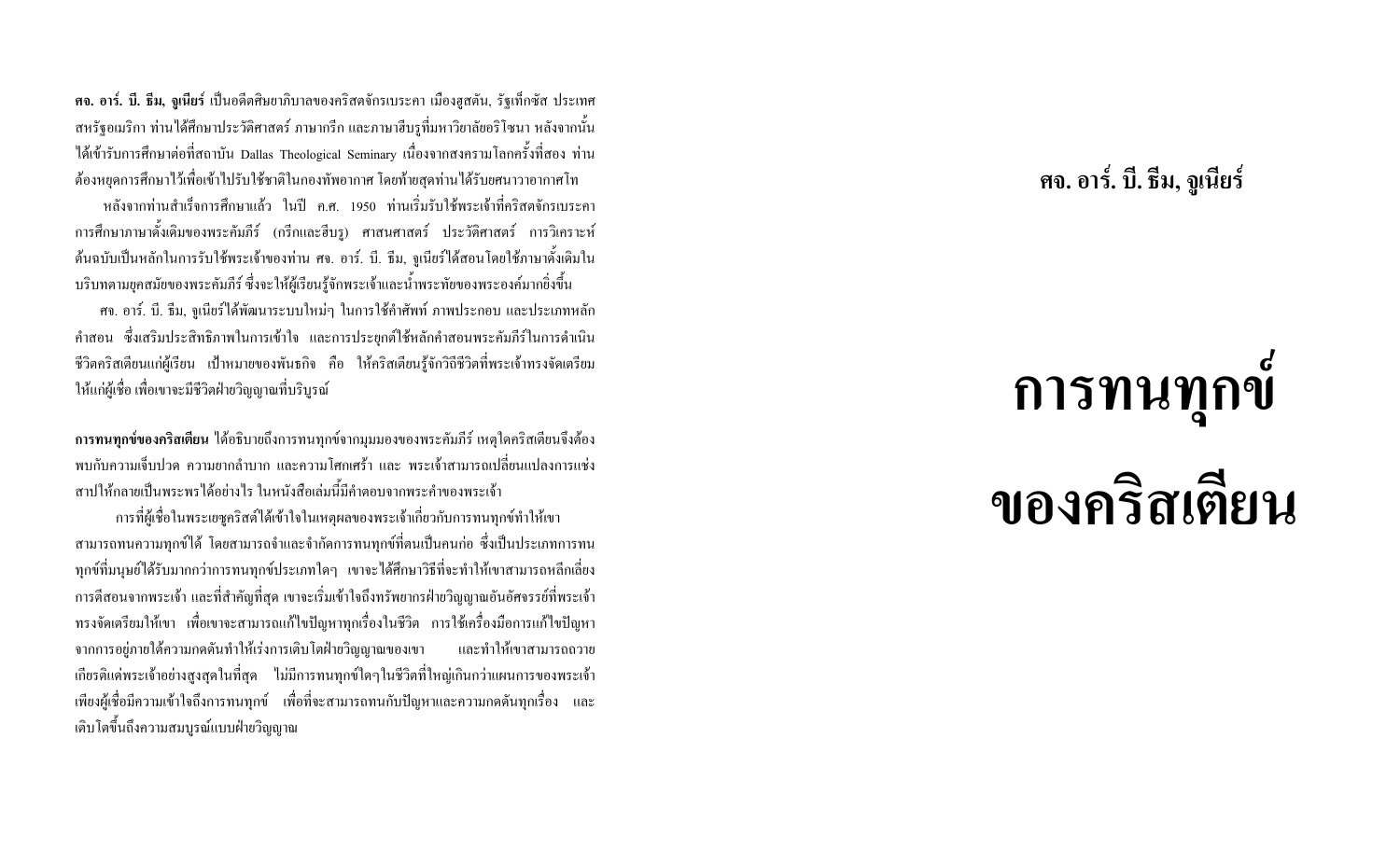#### การศึกษาพระคัมภีร์

หลักคำสอนพระคัมภีร์ ซึ่งเป็นใจความของคำสอนที่มาโดยการตีความหมาย พระคัมภีร์ตามตัวอักษร เป็นมาตรการของความจริงฝ่ายวิญญาณ และจำเป็น สำหรับการเติบโตฝ่ายวิญญาณของผู้เชื่อ (มัทธิว 4:4)

หลักคำสอนพระคัมภีร์เป็นสิ่งสำคัญอย่างยิ่ง (สดุดี 138:2) พระเจ้าทรงบัญชา ให้คริสเตียนทุกคนเปลี่ยนความคิดเดิมให้เป็นที่ชอบพระทัยพระองค์ (โรม 12:2) การเปลี่ยน แปลงนี้จะ เกิดขึ้น ได้เมื่อผู้เชื่อเรียน และประยุกต์พระคำของ พระเจ้ามาใช้ในชีวิต (2 โครินธ์ 4:16; เอเฟซัส 4:23)

หากคุณต้องการข้อมูลเพิ่มเติม (หรือสั่งหนังสื่อ, CD หรือ DVD เป็นภาษา ้อังกฤษ) คุณสามารถติดต่อได้ที่ :

> R. B Thieme, Jr., Bible Ministries P.O Box 460829, Houston, Texas 77056-8829 U.S.A หรือดูเว็บไซท์ที่ www.rbthieme.org

ถ้าคุณต้องการรับหนังสือเพิ่มเติม (ภาษาไทย) กรุณาติดต่อที่:

ดู้ ปณ. 319 ปณจ. เชียงใหม่ 50000

หรือเชิญแวะชมเว็บไซท์:

www.maxklein.org

### การทนทุกข์ของคริสเตียน

(Christian Suffering)

โดย ศจ. อาร์. บี. ธีม จูเนียร์



R.B. THIEME, JR., BIBLE MINISTRIES HOUSTON, TEXAS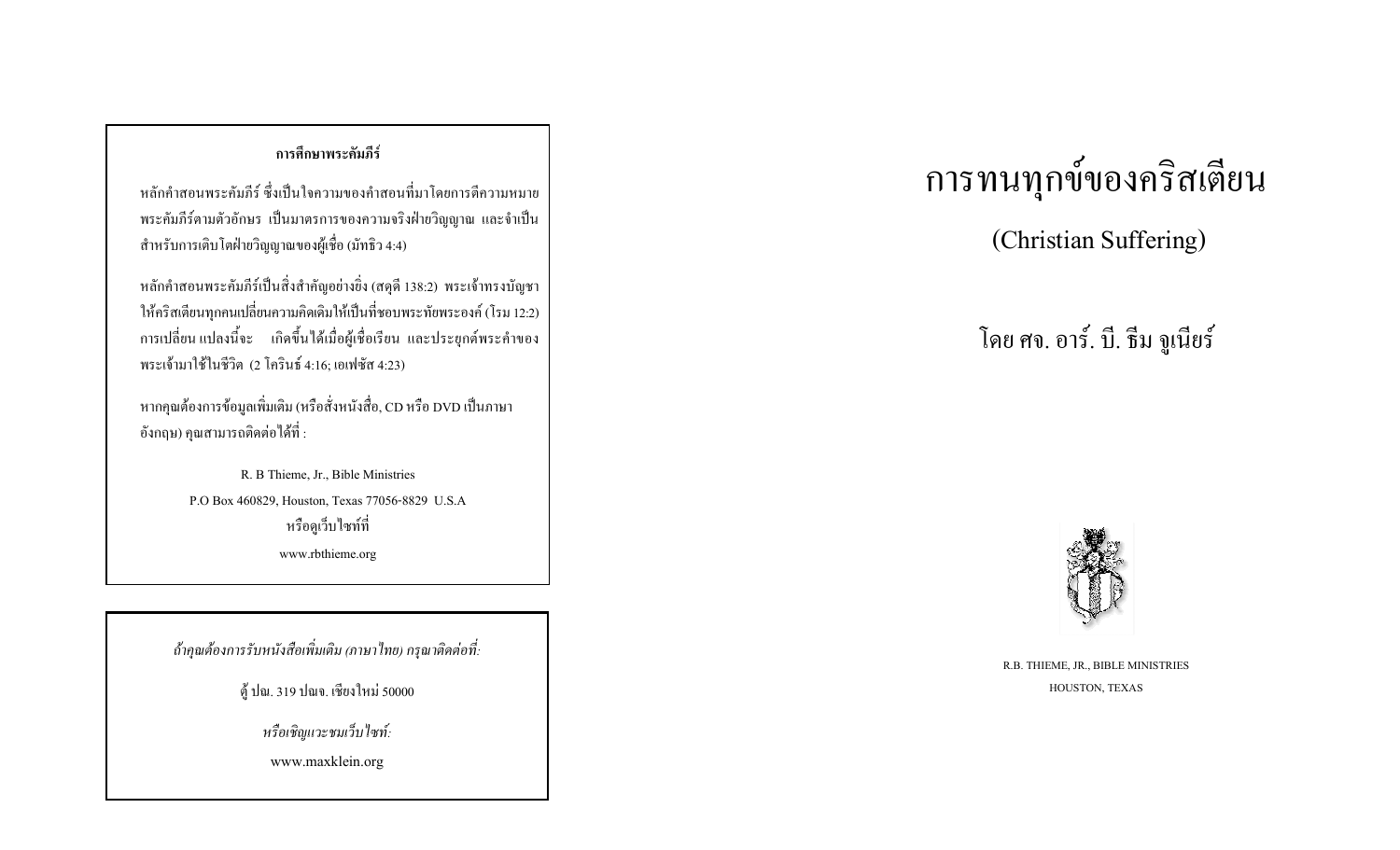#### <u>นโยบายด้านการเงิน</u>

ผู้ใดที่ต้องการรับหนังสือหรือเทปจากพันธกิจ อาร์. บี. ธีม, จูเนียร์ ไบเบิล มิ ้ นิสทรีส์ จะไม่ต้องเสียค่าใช้จ่ายใดๆทั้งสิ้น พระเจ้าทรงประทานหลักคำสอนพระ ้คัมภีร์ เราปรารถนาที่จะสะท้อนพระคุณของพระองค์ เพราะฉะนั้นทางพันธกิจ นี้จึงไม่ขอค่าตอบแทน เมื่อผู้เชื่อได้สำนึกถึงคุณค่าในการเผยแผ่หลักคำสอนพระ ้คัมภีร์ เขาจึงมีภาระใจในการสนับสนุนองค์กรที่รับใช้ในพันธกิจประเภทนี้

#### หนังสือเล่มนี้เรียบเรียงมาจากคำบรรยายและบันทึกของ ศจ. อาร์. บี. ธีม, จูเนียร์

ผู้ที่ประสงค์จะรับรายการชื่อหนังสือและเทปต่างๆ ในภาษาอังกฤษ กรุณาติดต่อที่ : R. B Thieme, Jr., Bible Ministries P.O Box 460829, Houston, Texas 77056-8829 หรือดูเว็บไซท์ที่ www.rbthieme.org

 $\mathbb O$  (สงวนลิขสิทธิ์) 1997 โดย R. B. Thieme, Jr. Christian Suffering ฉบับแรกพิมพ์ 1987

ิ การคัดลอกส่วนใดๆ ในหนังสือเล่มนี้ไปเผยแพร่ในทุกรูปแบบต้องได้รับอนุญาตจากเจ้าของลิขสิทธิ์

แปลและพิมพ์เป็นภาษาไทยโดยได้ได้รับอนุญาตจาก อาร์. บี. ธีม, จูเนียร์ ไบเบิล มินิสทรีส์

Translated and printed with the permission of R.B. Thieme, Jr. Bible Ministries

ี่ พิมพ์ที่เชียงใหม่ปี ค.ศ. 2007 (ฉบับแรก ค.ศ. 2005)

#### สารบัญ

| <u>บทที่ 1 : การทนทุกข์และการแก้ไข</u>                         |  |
|----------------------------------------------------------------|--|
| ประเภทการทนทุกข์ของคริสเตียน และ ขั้นตอนในการเติบโตฝ่ายวิญญาณ1 |  |
|                                                                |  |
|                                                                |  |
|                                                                |  |
|                                                                |  |
|                                                                |  |
|                                                                |  |
|                                                                |  |
|                                                                |  |
|                                                                |  |

#### <u>บทที่ 2 : กฎของการรับผิดชอบต่อการตัดสินใจ</u>

| ้ เสรีภาพทางความคิดเป็นแหล่งกำเนิดแห่งความบาปส่วนตัว ความดีของ |  |
|----------------------------------------------------------------|--|
| มนุษย์ และความชั่วร้าย25                                       |  |
|                                                                |  |
|                                                                |  |
|                                                                |  |
|                                                                |  |
|                                                                |  |
|                                                                |  |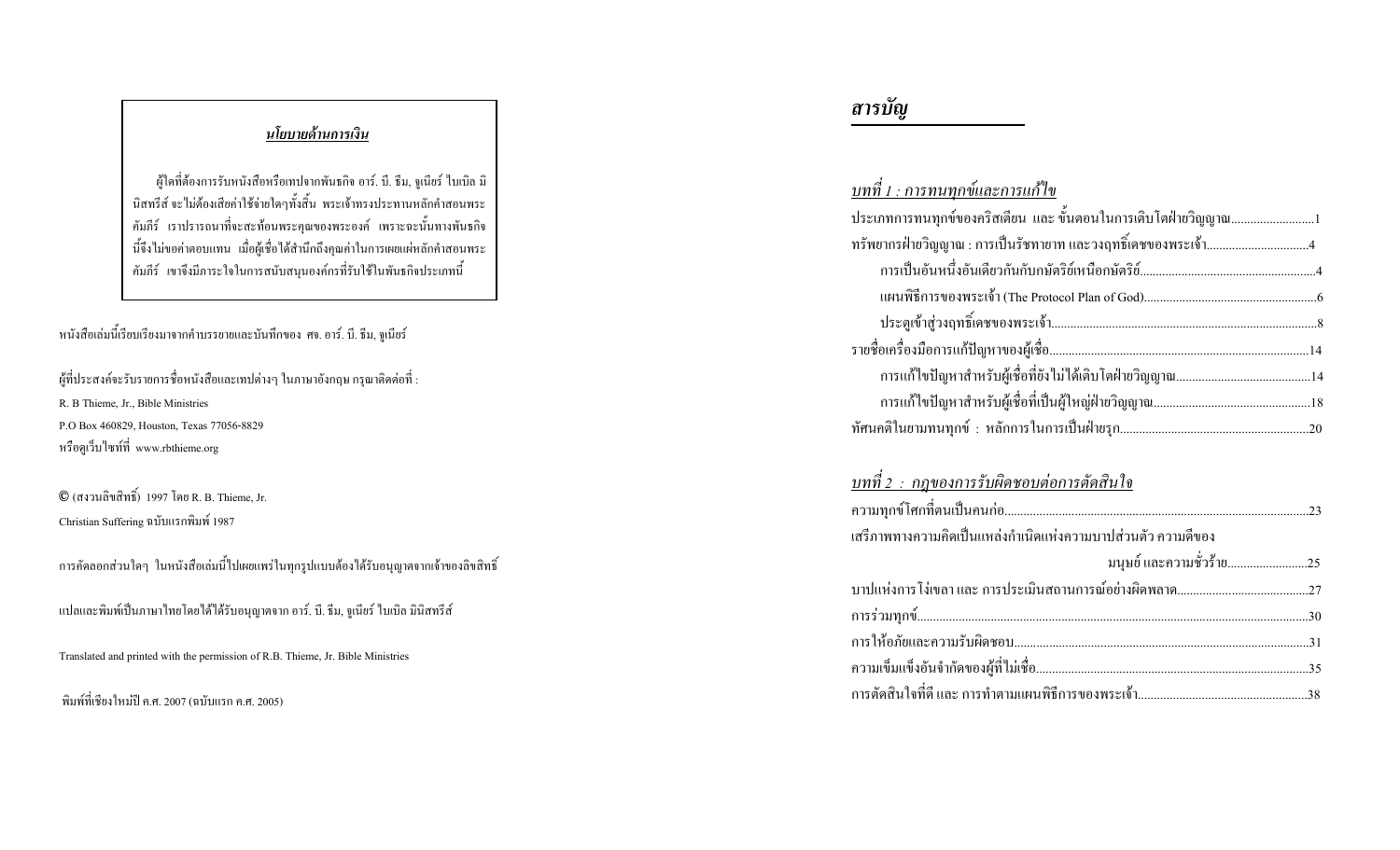#### <u>บทที่ 3 : การดีสอนจากพระเจ้า</u>

#### <u>บทที่ 4 : การทนทุกพ์เพื่อเป็นพระพร</u>

|         | ุ บทที่ 5 :  การมีความสข <u>และความมั่นใจกับชีวิตฝ่ายวิญญาณของตน (Spiritual Self-</u> |  |  |  |
|---------|---------------------------------------------------------------------------------------|--|--|--|
| Esteem) |                                                                                       |  |  |  |
|         |                                                                                       |  |  |  |

| ความประเสริฐของความสุขและความมั่นใจกับชีวิตฝ่ายวิญญาณของตน91  |  |
|---------------------------------------------------------------|--|
|                                                               |  |
| รูปแบบในการมีความสุขและความมั่นใจกับชีวิตฝ่ายวิญญาณของตน97    |  |
|                                                               |  |
|                                                               |  |
| ้คำจำกัดความของความสุขและความมั่นใจกับชีวิตฝ่ายวิญญาณของตน105 |  |

#### <u>บทที่ 6 : การทนทุกพ์เพื่อป้องกันความเย่อหยิ่ง</u>

#### <u>บทที่ 7 : การเป็นอิสระจากระบบโลก (Spiritual Autonomy)</u>

#### <u>บทที่ 8 : การทดสอบการก้าวหน้า (Momentum Testing)</u>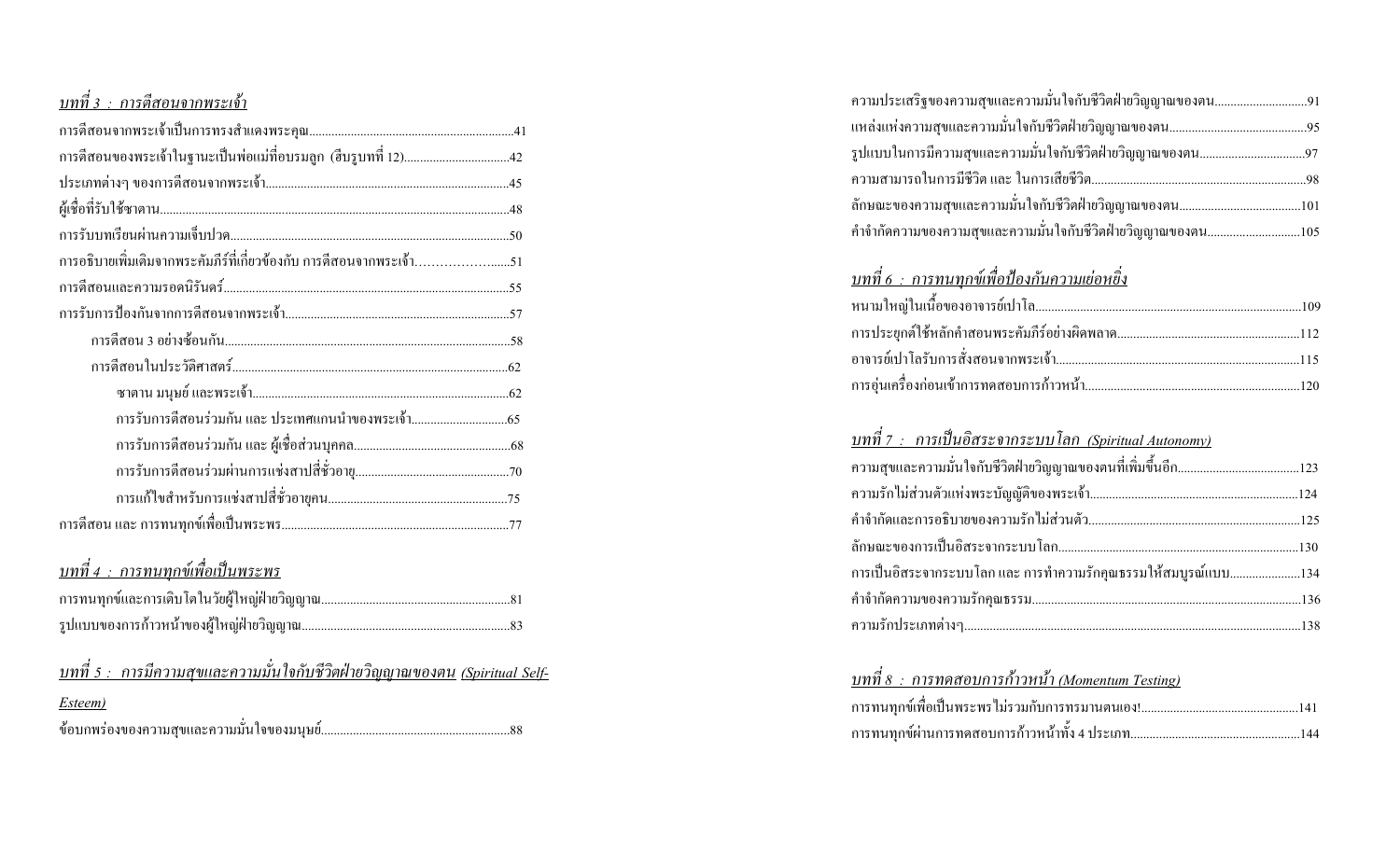| การเป็นที่ยอมรับของผู้อื่นเป็นการทดสอบการก้าวหน้าฝ่ายวิญญาณ145     |
|--------------------------------------------------------------------|
|                                                                    |
|                                                                    |
|                                                                    |
|                                                                    |
|                                                                    |
|                                                                    |
|                                                                    |
|                                                                    |
|                                                                    |
| การเป็นอิสระจากระบบโลกในขณะรับการทดสอบผ่านระบบ158                  |
|                                                                    |
|                                                                    |
|                                                                    |
|                                                                    |
| ทัศนคติของผู้เชื่อที่กำลังเติบโตในเวลาที่เขากำลังเผชิญความหายนะ164 |
|                                                                    |
|                                                                    |
|                                                                    |
|                                                                    |
|                                                                    |
|                                                                    |
| ความมั่นใจจากหลักคำสอนแห่งการเป็นขึ้นจากความตาย177                 |
|                                                                    |

#### <u>บทที่ 9 : ความสมบูรณ์แบบฝ่ายวิญญาณ (Spiritual Maturity)</u>

| ิการทดสอบในฐานะเป็นพยาน และการถวายเกียรติแค่พระเจ้าอย่างสูงสุด203 |  |
|-------------------------------------------------------------------|--|
|                                                                   |  |

#### <u>บทที่ 10 : การทดสอบในฐานะเป็นพยาน</u>